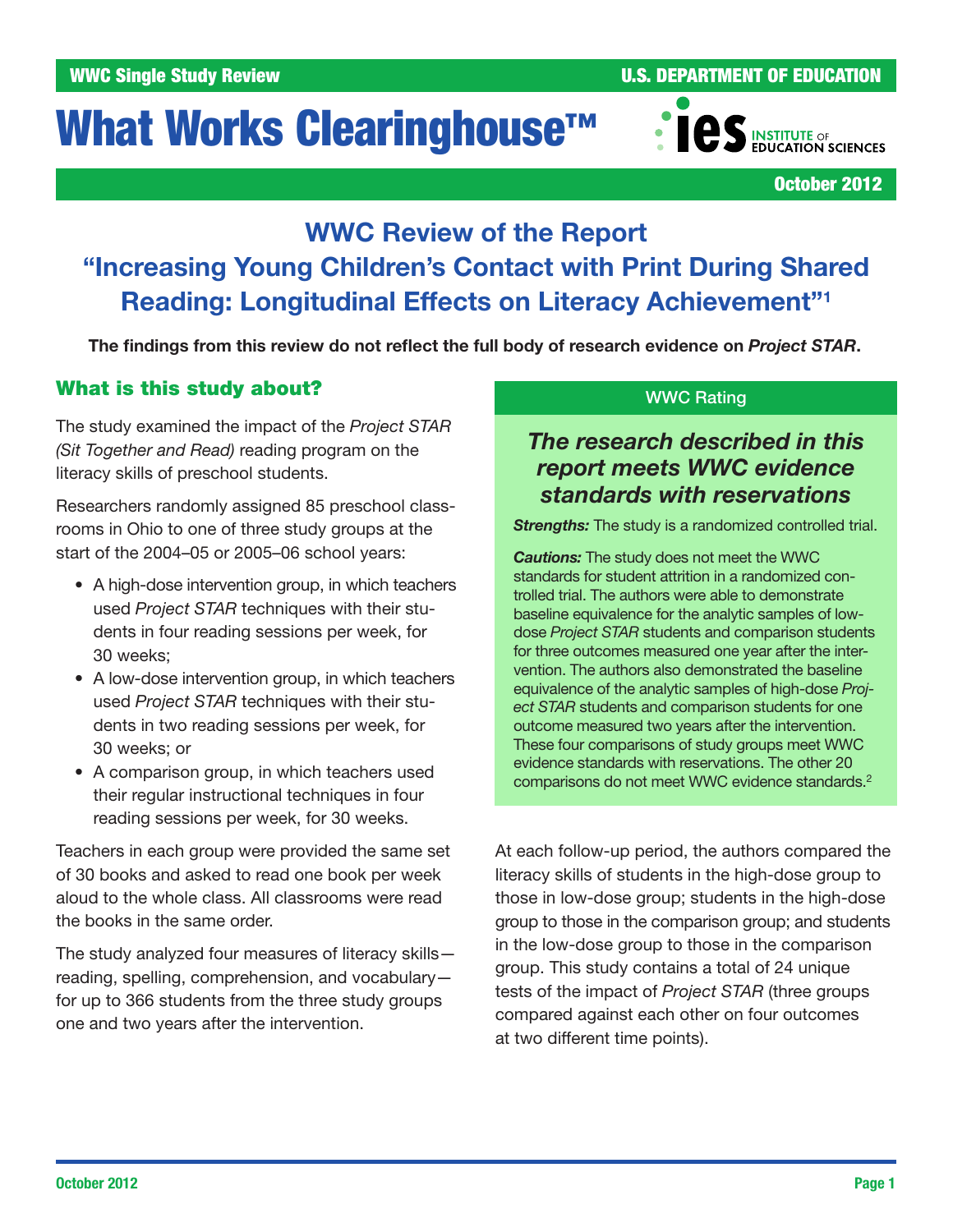### What did the study find?

For the four comparisons that meet WWC evidence standards with reservations, the study found that students in the low-dose intervention group were not significantly different from students in the comparison group on vocabulary, reading, and spelling outcomes at the one-year follow-up. Students in the high-dose intervention group had significantly higher spelling skills than those in the comparison group at the two-year follow-up.

#### Features of *Project STAR*

*Project STAR* is a reading program in which teachers read books aloud to their students and use instructional techniques designed to encourage children to pay attention to print within storybooks. These instructional techniques for referencing print include asking students directly about print or using a finger to track the words being read aloud.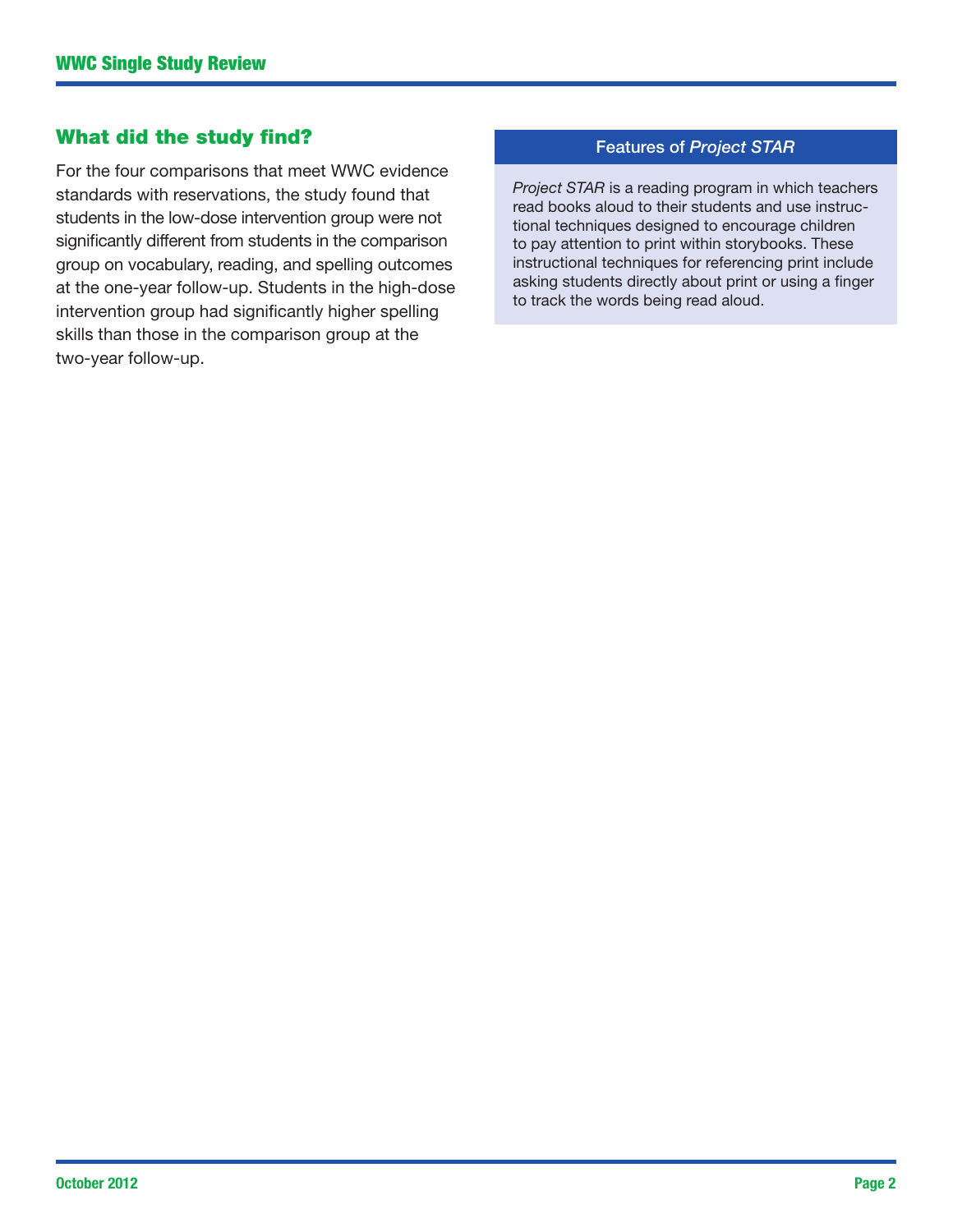#### Appendix A: Study details

Piasta, S., Justice, L., McGinty, A., & Kaderavek, J. (2012). Increasing young children's contact with print during shared reading: Longitudinal effects on literacy achievement. *Child Development, 83*(3), 810–820.

- **Setting** The study was conducted in 85 preschool classrooms in Ohio.<sup>3</sup>
- **Study sample** Eighty-five preschool classrooms that prioritize enrollment for socio-economically disadvantaged students were randomly assigned to one of three study groups at the start of the 2004–05 or 2005–06 school year: a high-dose intervention group, in which teachers used *Project STAR* techniques with their students in 120 reading sessions over 30 weeks; a low-dose intervention group, in which teachers used *Project STAR* techniques with their students in 60 reading sessions over 30 weeks; or a comparison group, in which teachers used their usual instructional techniques in 120 reading sessions over 30 weeks. All conditions received a 30-week reading program in which each teacher was provided with 30 children's books and a schedule to read one book per week.

After the randomization, parental consent forms were given to all of the children in these classrooms. An average of six students who returned consent forms were randomly selected to take the pretest and the assessments following the intervention. In total, 550 students were randomly sampled to be in the study. As many as 356 students with pretest scores were tested one year after the intervention, and as many as 366 students with pretest scores were tested two years after the intervention (the actual number of students assessed differed depending on the outcome). The analysis samples consist of as many as 135 students in the high-dose intervention group, 116 students in the low-dose intervention group, and 118 students in the comparison group (the actual numbers differed depending on the outcome and the timing of assessment). About 42% of the students were White; 57% of the students had a reported a household income under \$25,000.

**Intervention** group Two intervention groups implemented *Project STAR* for 30 weeks. *Project STAR* aims to increase literacy skills through the use of explicit print references during reading. The high-dose *Project STAR* classrooms were asked to read one book each week in four whole-class shared-reading sessions. Teachers in the low-dose *Project STAR* classrooms were asked to read one book each week in two whole-class shared-reading sessions. Teachers in both intervention groups were given information on four domains of print references: print meaning, book and print organization, letters, and words. Teachers were also encouraged to address two print domains per book. To help support the use of print references, inserts were placed into each of the books with suggestions for teachers about how to conduct a print reference with that book.

#### **Comparison** group

Teachers in the comparison classrooms were asked to read one book per week in four wholeclass shared-reading sessions over the same 30-week period. They read the same books in the same order as in the intervention classrooms. Teachers in the comparison group applied their usual instructional practices during the shared-reading sessions.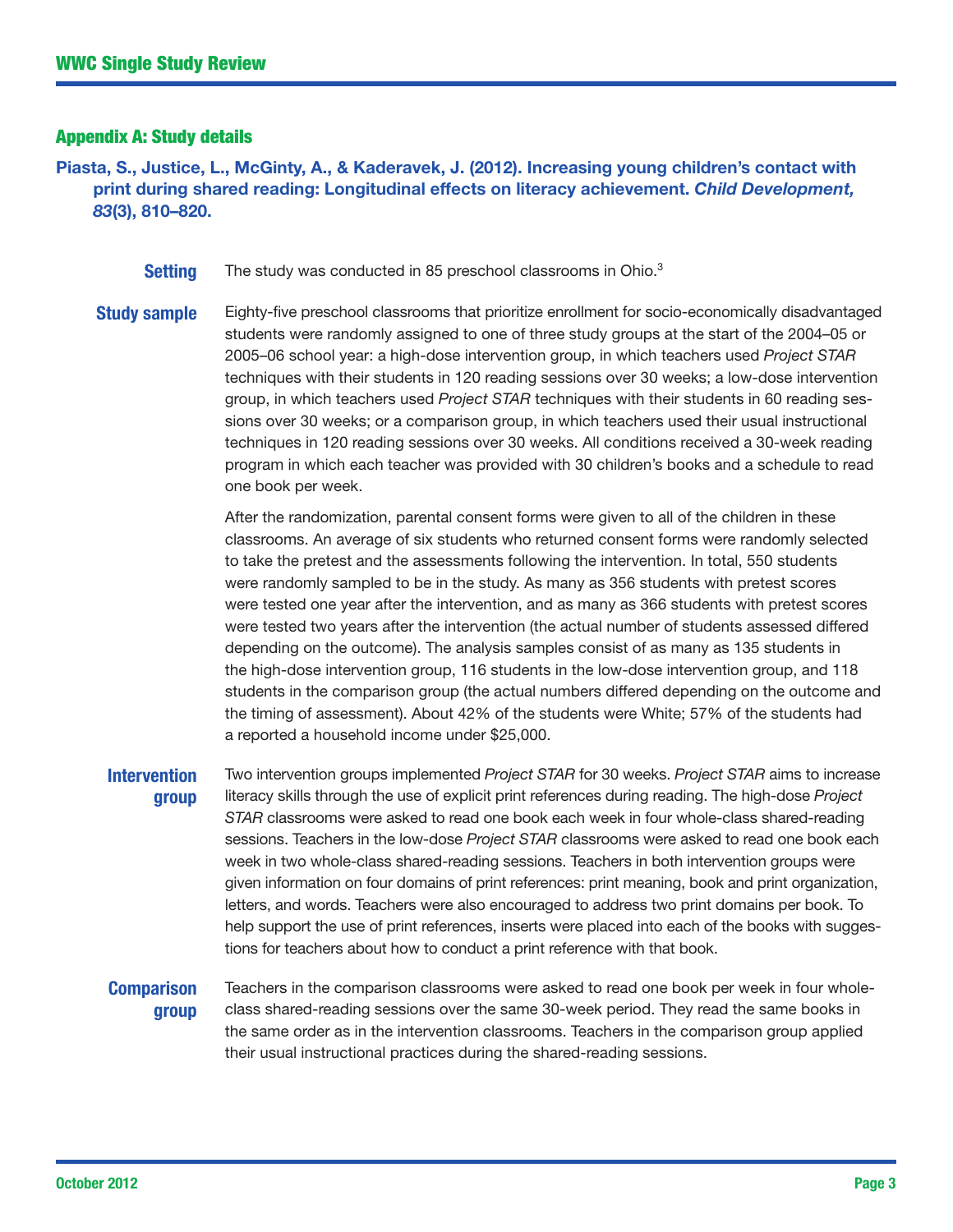#### Outcomes and measurement The study examined scores on three subtests from the Woodcock-Johnson III Tests of Achievement (Letter-Word Identification, Spelling, and Passage Comprehension) and the Peabody Picture Vocabulary Test, Fourth Edition (PPVT-4). Scores on these assessments were measured one and two years after the intervention. Students were also assessed on the PPVT-4 in the fall and spring of the intervention year. The study did not present results for the PPVT-4 outcome in the spring of the intervention year, so it is excluded from this review. For a more detailed description of these outcome measures, see Appendix B.

#### Support for implementation

Teachers in the intervention conditions participated in an 8-hour workshop in the fall and a 3-hour workshop in the winter that focused on the instructional techniques used in *Project STAR*. The winter workshop served as a refresher of the fall workshop. Twice a month, teachers in the intervention groups recorded and submitted videos of their reading sessions. Based on the videos, the project staff provided two letters to teachers with feedback on the use of *Project STAR* techniques. The teachers in the comparison condition also received 11 total hours of training and two letters with feedback. Instead of teaching specific techniques, however, their training emphasized the importance of high-quality reading practices and reading aloud to students.

Reason for review This study was identified for review by receiving media attention.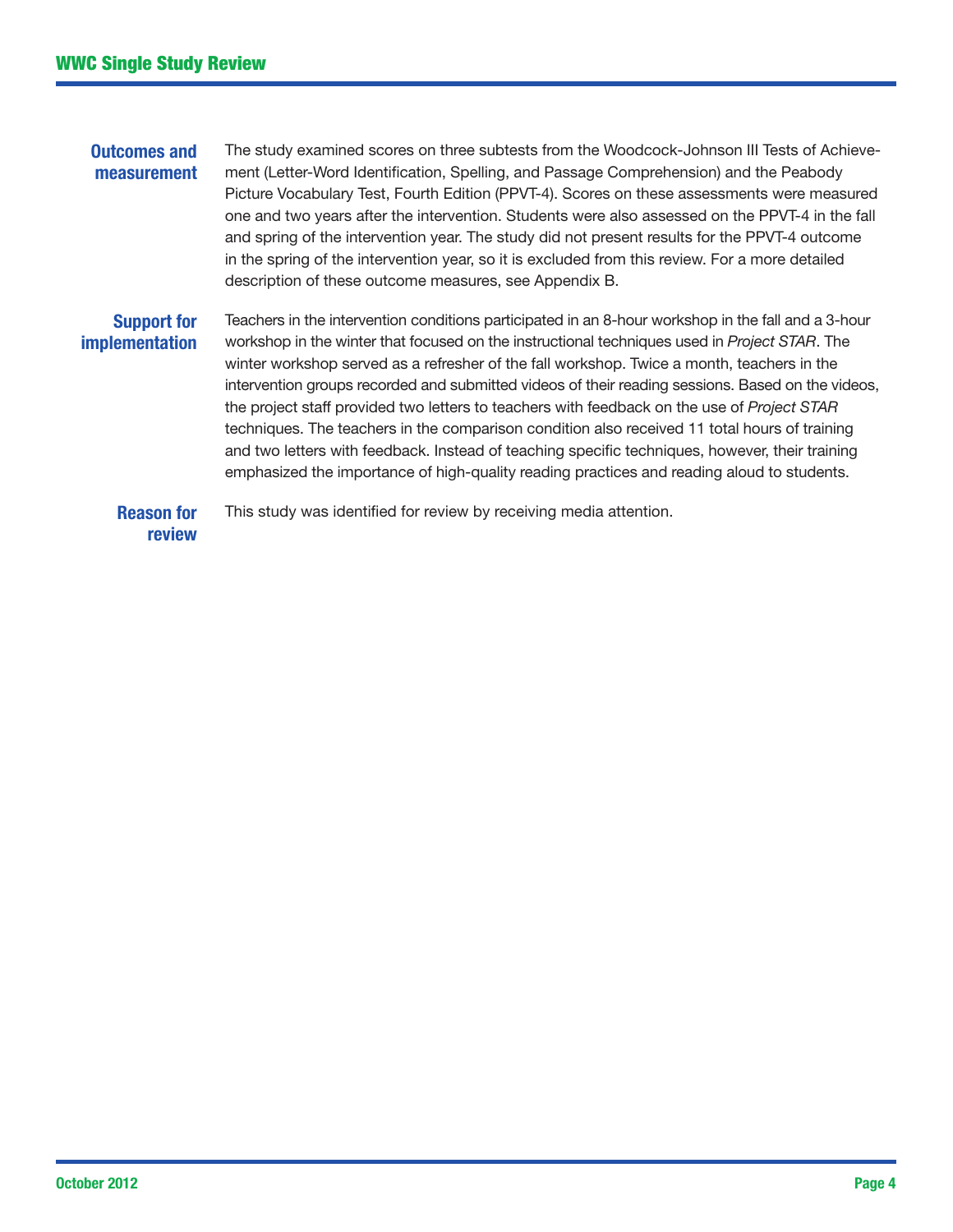#### Appendix B: Outcome measures for each domain

| <b>Oral language</b>                                                                         |                                                                                                                                                                                                                                                                 |
|----------------------------------------------------------------------------------------------|-----------------------------------------------------------------------------------------------------------------------------------------------------------------------------------------------------------------------------------------------------------------|
| Peabody Picture Vocabulary Test,<br><b>Fourth Edition (PPVT-4)</b>                           | This assessment measures vocabulary skills by asking students to identify the picture that corresponds<br>to a word that is read aloud to them. This outcome was measured in the fall of the intervention year and<br>one and two years after the intervention. |
| <b>Print knowledge</b>                                                                       |                                                                                                                                                                                                                                                                 |
| Woodcock-Johnson III (WJ III)<br>Tests of Achievement,<br>Letter-Word Identification subtest | In this assessment, students name letters and read words aloud from a list. This outcome was measured<br>one and two years after the intervention.                                                                                                              |
| WJ III, Spelling subtest                                                                     | In this assessment, students write letters and spell words that are read aloud to them. This outcome was<br>measured one and two years after the intervention.                                                                                                  |

Table Notes: The study also assessed student performance on the Passage Comprehension subtest of the WJ III. None of the contrasts between groups on this outcome met WWC evidence standards, and therefore, they are not included in this report. In addition, the PPVT-4 was measured in the spring of the intervention year, but the results were not presented in the study and are therefore excluded from this report.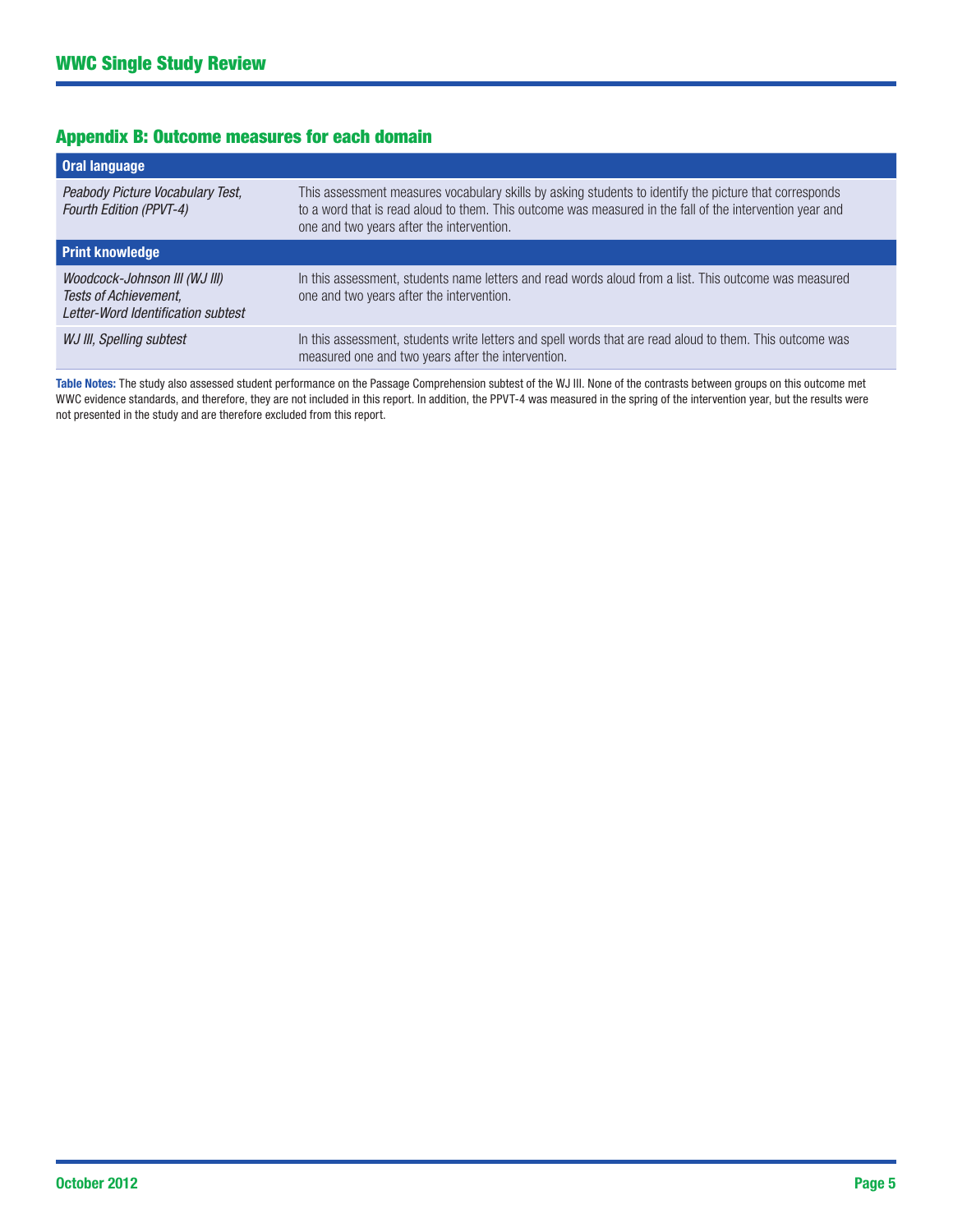#### Appendix C: Study findings for each domain

|                                                                            |                                                                       |                                | <b>Mean</b><br>(standard deviation) |                            | <b>WWC calculations</b>   |                       |                                    |                                            |
|----------------------------------------------------------------------------|-----------------------------------------------------------------------|--------------------------------|-------------------------------------|----------------------------|---------------------------|-----------------------|------------------------------------|--------------------------------------------|
| <b>Domain and</b><br>outcome measure                                       | <b>Study</b><br>sample                                                | <b>Sample</b><br>size          | <b>Intervention</b><br>group        | <b>Comparison</b><br>group | <b>Mean</b><br>difference | <b>Effect</b><br>size | <b>Improvement</b><br><b>index</b> | $p$ -value                                 |
| <b>Oral language</b>                                                       |                                                                       |                                |                                     |                            |                           |                       |                                    |                                            |
| <b>Peabody Picture</b><br><b>Vocabulary Test,</b><br><b>Fourth Edition</b> | Low-dose STAR<br>vs. comparison<br>(one year after<br>intervention)   | 58 classrooms/<br>246 students | 97.22<br>(10.50)                    | 97.84<br>(13.70)           | $-0.62$                   | $-0.05$               | $-2$                               | > 0.30                                     |
| Domain average for oral language                                           |                                                                       |                                |                                     |                            |                           | $-0.05$               | $-2$                               | <b>Not</b><br>statistically<br>significant |
| <b>Print knowledge</b>                                                     |                                                                       |                                |                                     |                            |                           |                       |                                    |                                            |
| Letter-Word<br><b>Identification</b>                                       | Low-dose STAR<br>vs. comparison<br>(one year after<br>intervention)   | 50 classrooms/<br>221 students | 20.76<br>(7.17)                     | 19.32<br>(5.24)            | 1.44                      | 0.23                  | 9                                  | 0.06                                       |
| Spelling                                                                   | Low-dose STAR<br>vs. comparison<br>(one year after<br>intervention)   | 50 classrooms/<br>221 students | 15.30<br>(3.29)                     | 14.58<br>(2.95)            | 0.72                      | 0.23                  | 9                                  | 0.06                                       |
| Spelling                                                                   | High-dose STAR<br>vs. comparison<br>(two years after<br>intervention) | 58 classrooms/<br>249 students | 21.82<br>(5.02)                     | 19.99<br>(4.62)            | 1.83                      | 0.38                  | 15                                 | 0.00                                       |
| Domain average for print knowledge                                         |                                                                       |                                |                                     |                            |                           | 0.28                  | $+11$                              | <b>Not</b><br>statistically<br>significant |

Table Notes: For mean difference, effect size, and improvement index values reported in the table, a positive number favors the intervention group and a negative number favors the comparison group. The effect size is a standardized measure of the effect of an intervention on student outcomes, representing the change (measured in standard deviations) in an average student's outcome that can be expected if the student is given the intervention. The improvement index is an alternate presentation of the effect size, reflecting the change in an average student's percentile rank that can be expected if the student is given the intervention. The WWC-computed average effect size is a simple average rounded to two decimal places; the average improvement index is calculated from the average effect size. The statistical significance of the study's domain average was determined by the WWC; the study is characterized as having no discernible effects on oral language because none of the outcomes examined were statistically significant or substantively important. Similarly, the study is characterized as having no discernible effects on print knowledge because only one of the twelve outcomes in this domain was derived from an analysis that met WWC standards and was statistically significant.

Study Notes: A correction for multiple comparisons was needed but did not affect significance levels. The *p*-values presented here were reported in the original study. The comparison group mean and both intervention and comparison group standard deviations reported here were obtained through an email request to the authors. The WWC calculated the intervention group mean by adding the reported hierarchical linear modeling beta coefficient indicating the average impact of the program to the unadjusted comparison group posttest means. Please see the *WWC Handbook* for more information.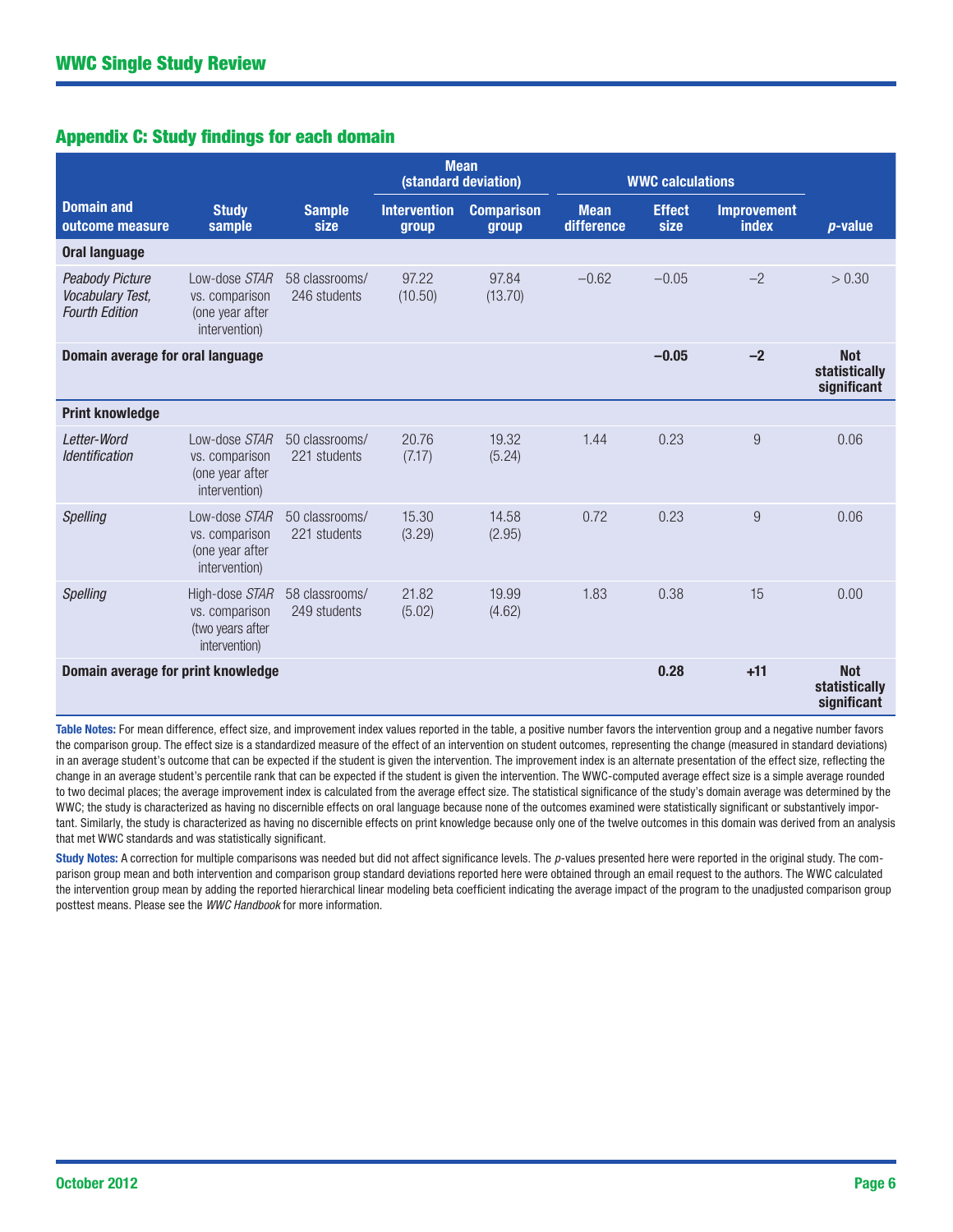#### Endnotes

<sup>1</sup> Single study reviews examine evidence published in a study (supplemented, if necessary, by information obtained directly from the author[s]) to assess whether the study design meets WWC evidence standards. The review reports the WWC's assessment of whether the study meets WWC evidence standards and summarizes the study findings following WWC conventions for reporting evidence on effectiveness. This study was reviewed using the Early Childhood Education review protocol, version 2.0. A quick review of this study was released on May 10, 2012, and this report is the follow-up review that replaces that initial assessment. The WWC rating applies only to the results that were eligible under this topic area and met WWC standards without reservations or met WWC standards with reservations, and not necessarily to all results presented in the study.

<sup>2</sup> Specifically, the following comparisons do not meet WWC evidence standards: all comparisons of the high-dose intervention group to the low-dose intervention group at both the one- and two-year follow-ups (eight in total); all comparisons of the high-dose intervention group to the comparison group at the one-year follow-up (four comparisons); the comparison of the high-dose intervention group to the comparison group at the two-year follow-up on reading, comprehension, and oral language outcomes (three comparisons); the comparison of the low-dose group to the comparison group at the one-year follow-up on the comprehension outcome (one comparison); and all comparisons of the low-dose intervention group to the comparison group at the two-year follow-up (four comparisons).

<sup>3</sup> This information was available from the IES website describing the grant that funded the study [\(http://ies.ed.gov/funding/grantsearch/](http://ies.ed.gov/funding/grantsearch/details.asp?ID=619) [details.asp?ID=619\)](http://ies.ed.gov/funding/grantsearch/details.asp?ID=619).

#### Recommended Citation

U.S. Department of Education, Institute of Education Sciences, What Works Clearinghouse. (2012, October). *WWC review of the report: Increasing young children's contact with print during shared reading: Longitudinal effects on literacy achievement.* Retrieved from [http://whatworks.ed.gov.](http://whatworks.ed.gov)